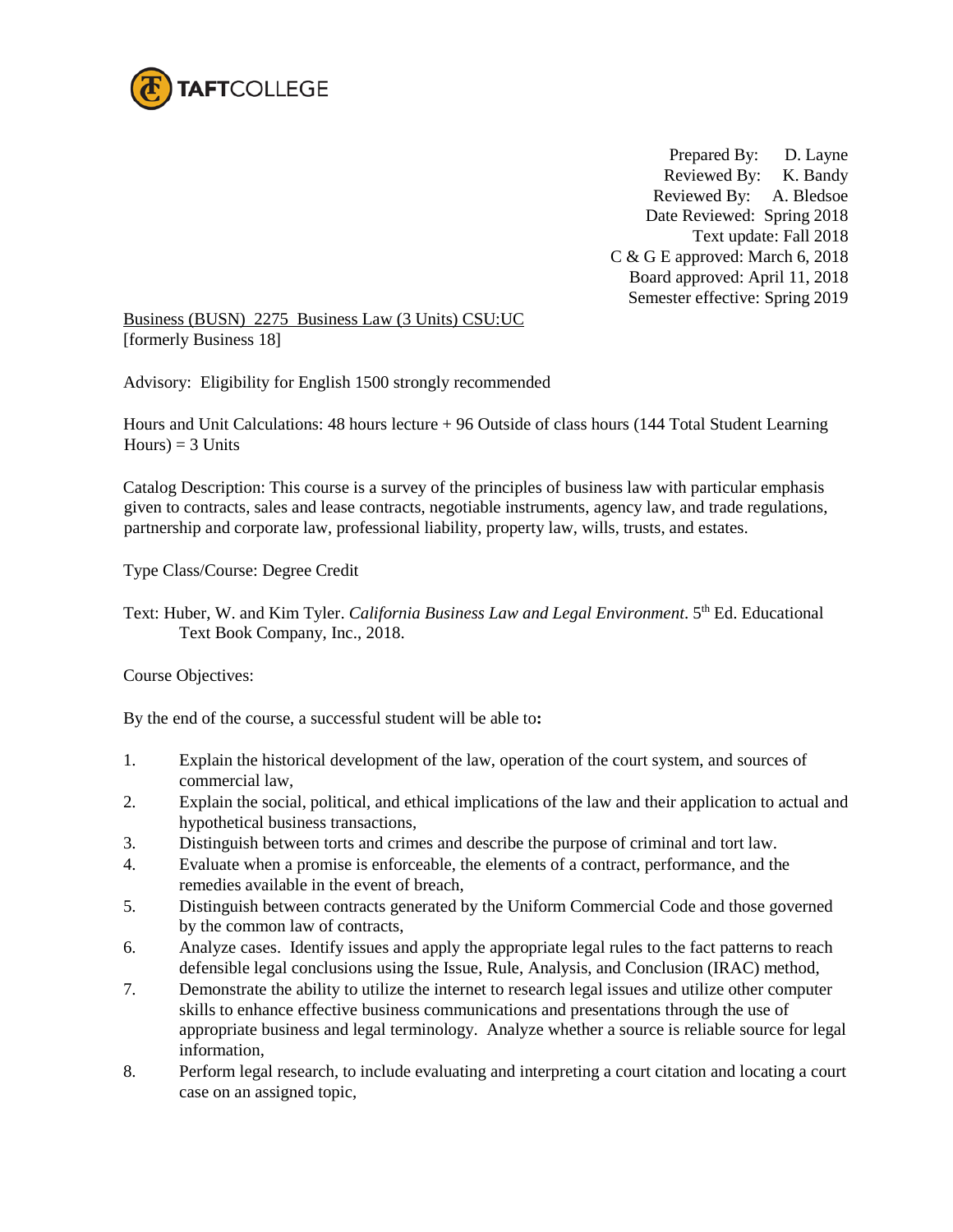

- 9. Categorize the types of government agencies, powers and functions, controls through congressional action, executive action, and the courts,
- 10. Differentiate the relationship between state and federal systems, jurisdiction, and the importance of alternate dispute resolution methods to the participants,
- 11. Demonstrate how cases progress through the court system from problem, to filing, to trial, and appeal,
- 12. Appraise the relationship between law and ethics,
- 13. Describe the various agency relationships and the duties and liabilities of agents and principals,
- 14. Describe the Constitutional basis for federal governmental regulation of business, including the limits of government power,
- 15. Explain a corporation's legal structure and differentiate it from other forms of business organization, the meaning of limited liability for the owners; describe the relationship of the various stakeholders, and
- 16. Outline basic elements in wills, estates, and trusts.

Course Scope and Content:

- Unit I Introduction to Law
	- A. Classifications (equity, common law, etc.)
	- B. Sources of and reasons for law
	- C. Administrative agencies
- Unit II State and Federal Court Systems
	- A. Jurisdiction
	- B. Progress of a case through the court system
	- C. Role of the judge, jury, lawyers, and the parties
	- D. The appellate process, types of motions, rulings, judgments, and enforcement of judgments
	- E. Alternative dispute resolution processes

### Unit III Law and Ethics

- A. Corporate and social responsibility
- B. Stakeholder relationships
- C. Ethical decision making

### Unit IV Contracts

- A. Common law
- B. Uniform Commercial Code
- C. Classification, terms and elements
	- 1. Performance
	- 2. Enforcement
	- 3. Breach
	- 4. Remedies
	- 5. Third person beneficiary contracts
	- 6. Assignment of contracts

Unit V Agency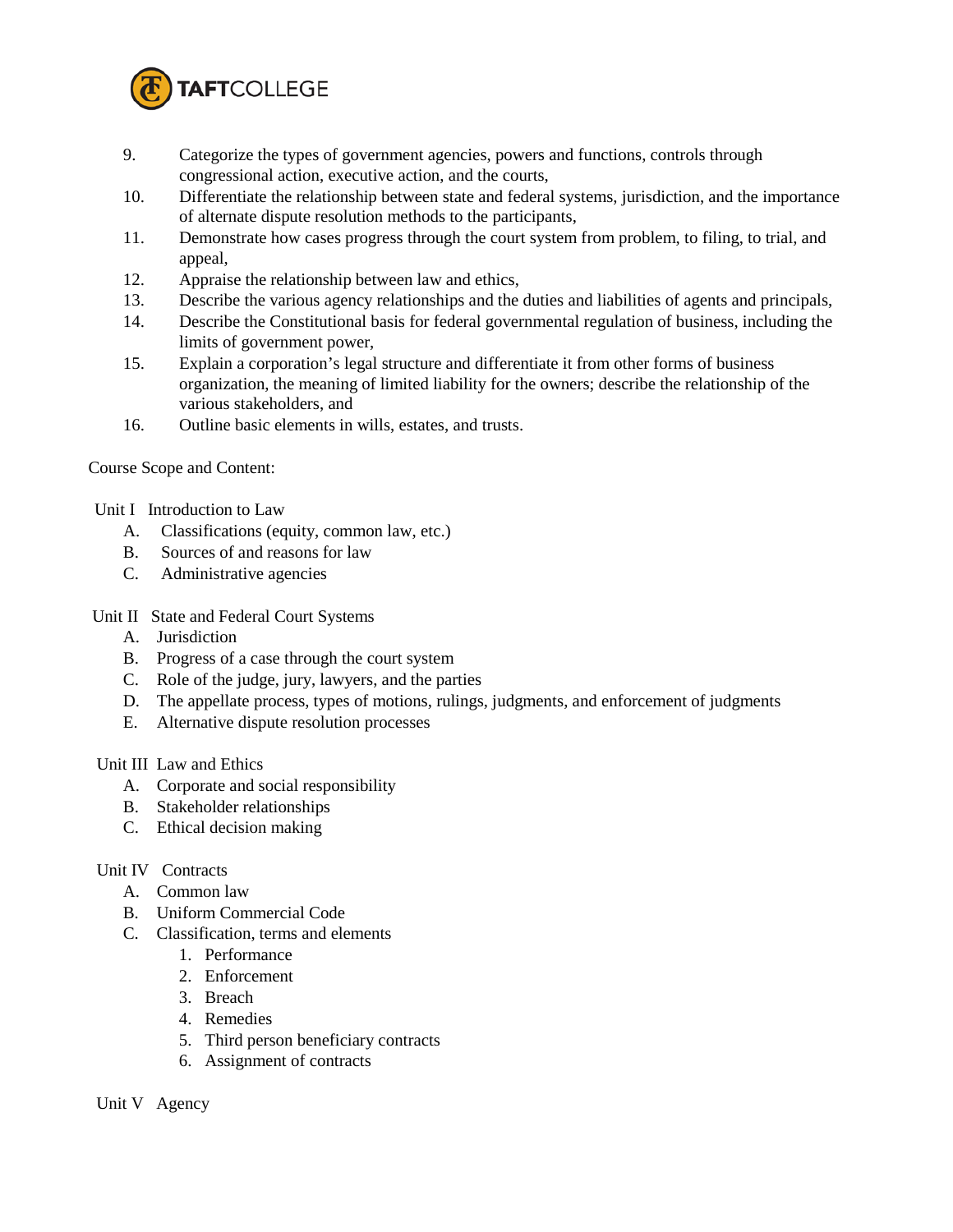

- A. Creating agency relationship
- B. Duties of agents
- C. Duties of principals
- D. Liabilities under tort and contract of principals and agents

## Unit VI Torts

- A. Intentional torts
- B. Negligence
- C. Business torts
- D. Strict liability
- E. Tort reform

## Unit VII Basics of Criminal Law

- A. Statutory Law and Crime
- B. Criminal Law Procedure
- C. How crimes impact business

## Unit VIII Business Formation

- A. Sole proprietorships
- B. Partnerships, limited partnerships, limited liability partnerships
- C. Limited liability companies
- D. Corporations, corporate structure, and governance

Unit IX The U.S. Constitution and Business Activities

A. Applications of constitutional law to commercial activities

Unit X Foundations and elements of simple wills, small estates, and basic trusts

- A. Description and formation of basic wills
- B. Disposition of small estates
- C. Construction and uses of basic trusts

Learning Activities Required Outside of Class:

The students in this class will spend a minimum of 6 hours per week outside of the regular class time doing the following:

- 1. Studying class notes
- 2. Answering questions
- 3. Completing required reading
- 4. Written work reflecting critical analysis of law concepts and theories

### Methods of Instruction:

- 1. Lectures
- 2. Case studies, scenario development and analysis
- 3. Multimedia presentations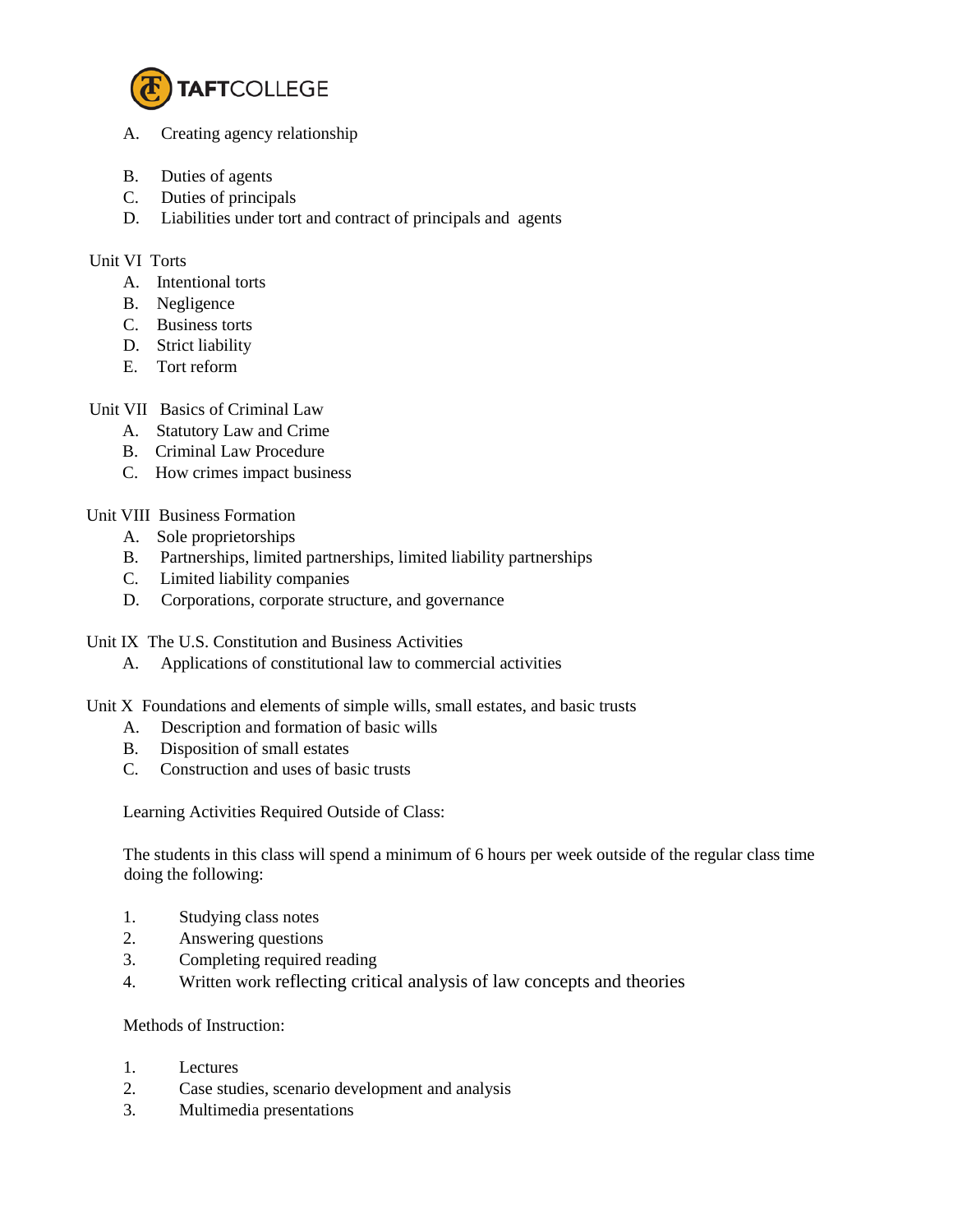

- 4. Group explorations
- 5. Demonstrations

Methods of Evaluation:

- 1. Writing assignments including:
	- a. topic paper written under American Psychological Association (APA) style guide
	- b. chapter reviews
	- c. chapter critical analysis reflections
	- d. case studies using the Issue, Rule, Analysis and Conclusion (IRAC) method
	- e. current event reviews
- 2. Problem-solving demonstrations including:
	- a. exams
	- b. quizzes
	- c. case study recommendations and solutions
- 3. Other subjective examinations using combinations of
	- a. multiple choice questions
	- b. true and false questions
	- c. short answer questions
	- d. fill in the blank responses
- 4. Participation including:
	- a. role-playing and group activities
	- b. oral presentations and demonstrations
	- c. discussion responses
	- d. scenario reflections
- 5. Projects including:
	- a. multimedia presentations
	- b. business scenario responses
	- c. action plans
	- d. formal written reports
	- e. portfolios
	- f. community service projects
	- g. building new case studies